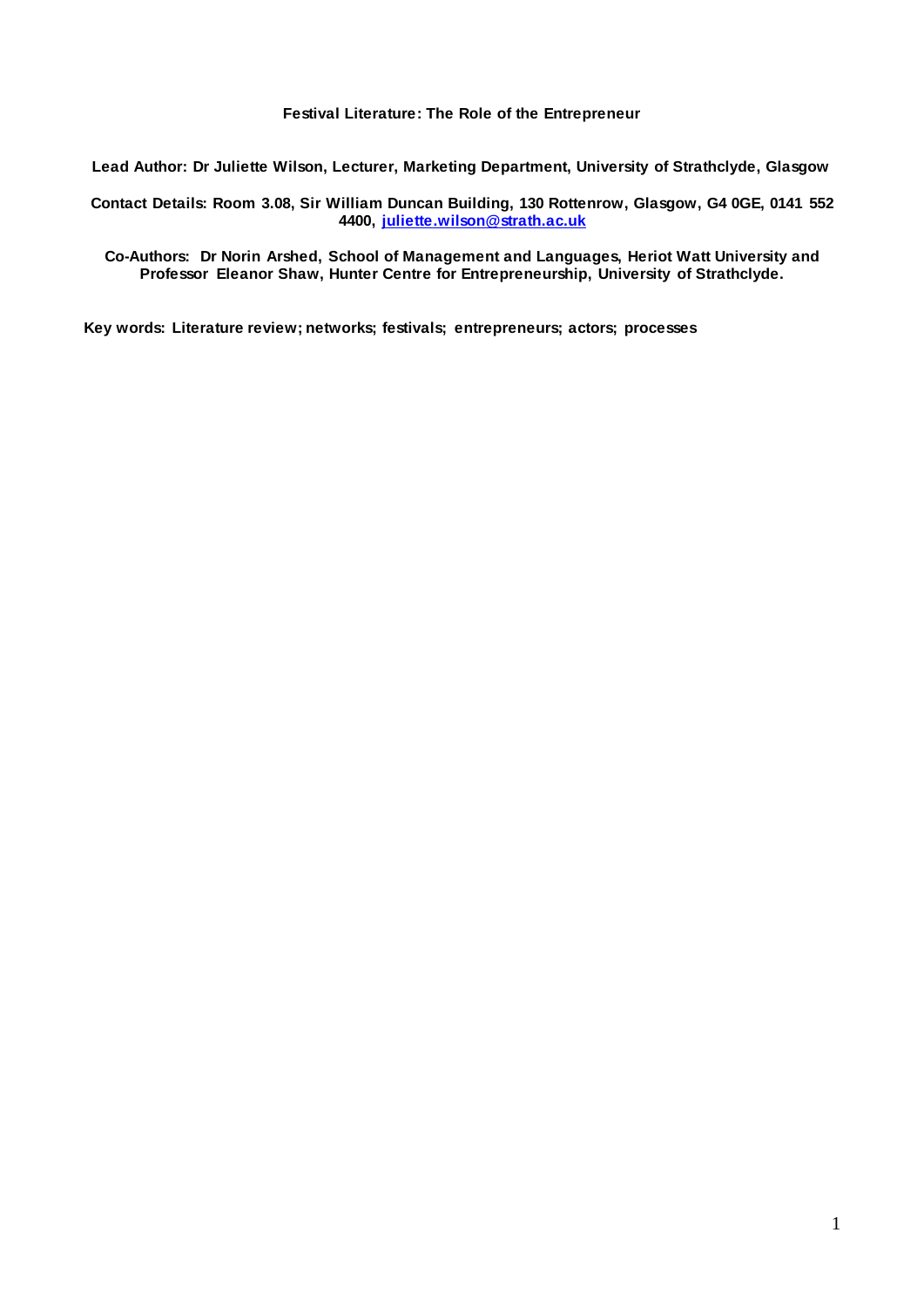## **Abstract**

# **Track: Different Contexts**

## **Festival Literature: The Role of the Entrepreneur**

#### **Aim of the Paper**

The aim of this paper is to analyse studies on festivals and identify research gaps relevant to small business research. Festivals play a significant role in the lives of communities providing important activities and spending outlets for locals and visitors and enhancing the image of local communities (Getz 1993). Successful community-based festivals are growing in increasing numbers and concentrate on a range of particular interests (Getz, 2010). Despite this, researchers have been slow to consider contemporary festivals beyond either their economic impacts or the motivations of those who attend (Gursoy et al 2004). An area which has received little, if any attention from extant literature is that festivals are highly dependent on the driving forces of key individuals, often entrepreneurs, acting within festival networks which support their emergence and occurrence on a regular basis (Getz 1993; Getz et al 2010; Gursoy et al 2004).

This paper seeks to present a systematic review of research on festivals which spans 30 years, the purpose of which is to demonstrate that opportunities exist to research the role and impact of entrepreneurs and the networks in which they are embedded in the initiation and running of local, community -based festivals. Specifically we propose future research opportunities to investigate where the ideas for festivals originate, which individuals are involved, how these people interact and collaborate, what resources are required and, over time, how the network of relationships needed to make festivals happen evolve to support their annual occurrence.

#### **Background Literature**

The literature on festivals has been dominated by economic concerns, as well as operational and marketing issues (Robinson et al 2004). Festivals generate revenues for governments and local communities, support existing, and encourage new businesses (Dwyer et al 2005). Little, if any prior research has extended understanding of festivals beyond basic economic and tourism matters (Quinn 2009). How to classify festivals is difficult given both their geographic spread and the range of themes they celebrate. The focus of local, community-based festivals spans a diverse array of interests with eminent examples including books, music, food and film. Common however to most festivals are their strong tourism benefits and also their creativity. Prior research on festivals has demonstrated the positive impact which festivals can have on tourism, providing spending opportunities, attracting often significant additional money into local communities and regions and ultimately generating new employment opportunities (Crompton and McKay 1997; Kim et al 1998; Thrane 2002). Such research has also observed the wider, societal effects which local, community-based festivals can have, for example, on perceptions of place and locale (Getz 1997).

#### **Methodology**

This paper seeks to examine the depth and breadth of published research on festivals and adopts a systematic approach to the review presented (Victor 2008). The application of a systematic literature review for this study provided a method of "mapping areas of uncertainty, and identifying where little or no relevant research has been done, but where new studies are needed" (Petticrew and Roberts 2006: 2). Using definitions proposed by Uysal and Gitleson (1994) and Getz (1997), key terms were identified to establish our conceptual boundaries and to restrict the focus of our search. We used key search engines within the social sciences domain supplemented by using Google Scholar to identify most cited papers and to ensure these appeared in the literature review. No starting time period was allocated to include or exclude published No starting time period was allocated to include or exclude published research within the scope of this study but the cut-off date for inclusion was set at February 2013. Having identified a total of 57 articles from the process described, these papers were carefully read and coded by two researchers working independently. The researchers then compared emerging coding profiles, in some instances revisiting articles for recoding and validation of themes.

#### **Results and Implications**

A key focus of research in this area is the outcomes and successes of festivals, with economic impact receiving most attention (Crompton and Mackay 1997; Kim et al 1998). Other outcomes include their wider social, cultural and environmental contributions as well as the particular importance of festivals within local communities. Festivals have been conceived as providing and creating social ties within communities and, in this way, serve mechanisms for incentivising involvement by different community stakeholders.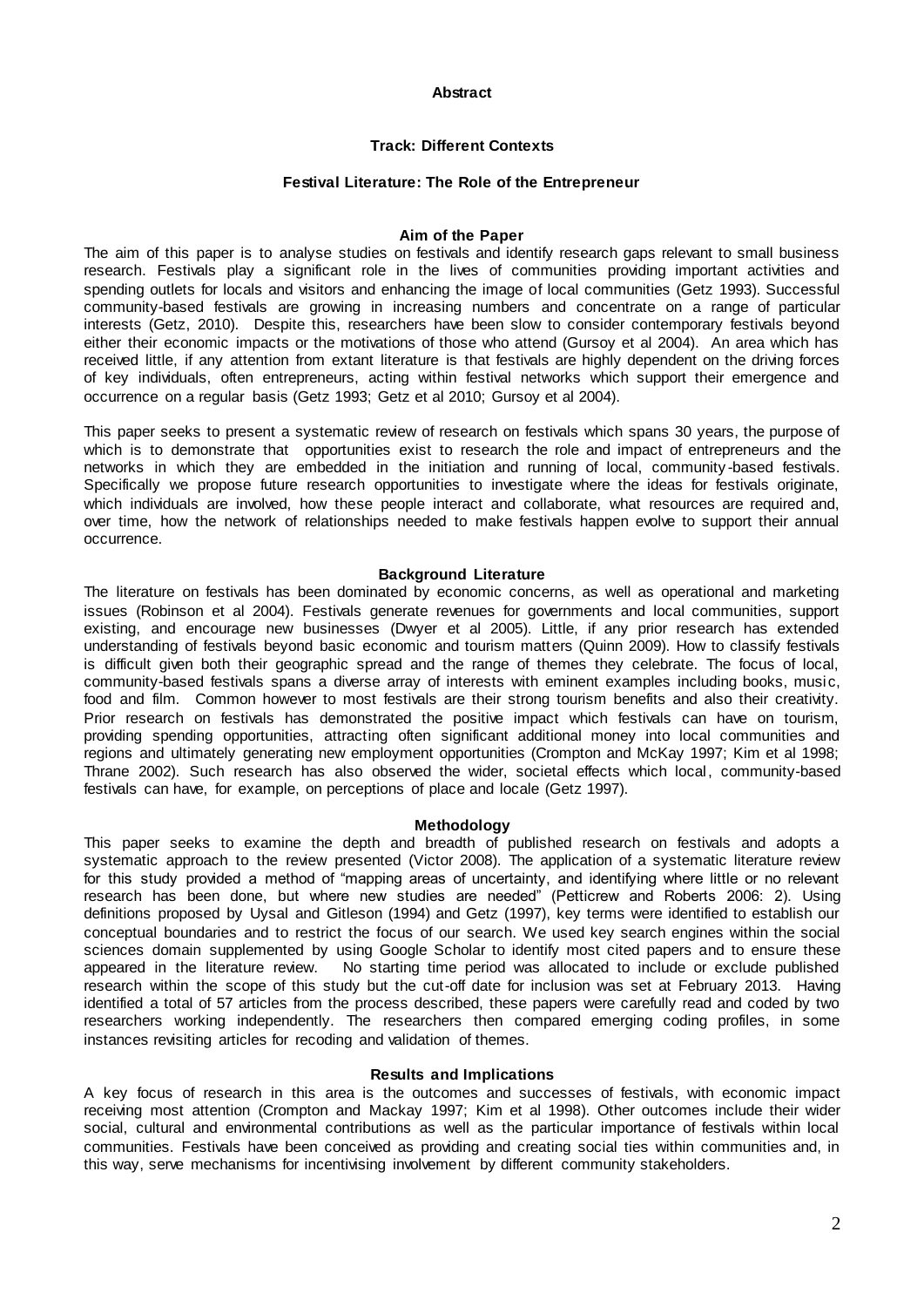A number of studies have emphasised the importance of understanding why people attend festivals arguing that only by developing an understanding of such motivations can organisers' effectively position and market festivals (Crompton and McKay 1997; Getz 1993). Building on work in the wider field of tourism, motivations have been studied in terms of the fulfilment of needs with various studies delineating these motivational factors with a suggestion that a core set of drivers for festival attendance exist.

A final key theme emerging from the literature analysed is that of festival management. Early work in this area regarded festivals as planned events and concentrated on generic management functions, examining festivals in terms of their feasibility, administration, design, marketing, operations and risk (Larsson 2002; Reill y 1994; Shrum 1991). Later work acknowledged the very particular context and characteristics of festivals that necessitates considering festivals within the wider environment in which they operate (Alves et al 2010; Edwards 2012).

This paper identifies research gaps and areas for further studies on festivals. Gaps of particular interest to entrepreneurship are the creation of festivals and the characteristics of their founders . The limited number of papers we found that made mention of the role of entrepreneurs in festival research all focused on entrepreneurs as participants at festivals (Engelbrecht et al 2011, Jonker et al 2009, Saayman et al 2008), with no research addressing the critical role of the entrepreneur in their initiation and continuance. Related to this, partnerships, networks and the role that key actors play in the establishment and success of festivals remain largely under explored. The limited work that has considered these wider networks has examined dyadic relationships rather than the network of relationships on which the establishment and success of festivals is reliant. Processes are largely ignored in the existing literature, despite the reality that festivals are, by and large, a repeated event. We argue that an understanding of the success and impact of festivals must be informed by pre-festival processes and also by post-festival reflections. Finally, we propose that place is an important construct to take into account.

We suggest that theoretical frameworks applied in entrepreneurship are useful lenses to aid understanding of these themes. In particular we identify network theories, the concept of embeddedness (Granovetter, 1985) and capital theory (Bourdieu, 1986) as relevant theoretical frameworks. Such theories and concepts have been applied to studies of entrepreneurs and have been revealing of the networks required to initiative and grow new ventures as well as the impact of context on supporting or restricting entrepreneurial behaviours and the resources needed to support entrepreneurial ventures. We also see parallels with the emerging literature on social entrepreneurship where the focus is on social goals (Shaw and Carter 2007) and the involvement of a number of different stakeholders (Di Domenico et al 2010) and community ventures where the goal of the venture and the resources needed to reach these goals are linked to a specific community (Haugh and Pardy 1999; Peredo and Chrisman 2006) that is geographically bounded.

Methodologically, research has been dominated by single case studies undertaken at one point in time. We suggest that future research will benefit by embracing longitudinal studies involving ethnographic approaches which can explore context both from temporal and community or locale perspective. This allows real-time study of emerging festival processes and seeks out actors within the phenomena (Davidsson 2003).

The recommendations for future research offered by this paper will help advance understanding of festival studies from an entrepreneurship perspective. In particular the paper contributes to the discourse on festival entrepreneurs, their roles, contributions and the processes involved.

#### **References**

Alves, H. M. B., Cerro, A. M. and Martins, A. V. F. (2010), "Impacts of small tourism events on rural places", Journal of Place Management and Development, Vol. 3 Iss. 1, pp. 22-37.

Bourdieu, P. (1986), "The forms of capital", Richardson, J. (ed.) *Handbook of Theory and Research for the Sociology of Education*. Greenwood Press: New York, pp. 241-258.

Crompton, J. L. and McKay, S. L. (1997), "Measuring the economic impact of festivals and events: Some myths, misapplications and ethical dilemmas", *Festival Management & Event Tourism,*Vol. 2 Iss. 1, pp. 33-43. Davidsson, P. (2003), "The domain of entrepreneurship research: Some suggestions". In J. Katz & S. Shepherd (Eds.), *Advances in Entrepreneurship, Firm Emergence and Growth* (pp. 315-372). London: JAI Press, Amsterdam.

Di Domenico, M., Haugh, H. and Tracey, P. (2010), "Social bricolage: theorizing social value creation in social enterprises"' Entrepreneurship Theory and Practice, Vol. 34 No. 4, pp. 681-703.

Dywer, L., Forsyth, P. and Spurr, R. (2005), "Estimating the Impacts of Special Events on an Economy", *Journal of Travel Research*, Vol. 43 Iss. 4, pp. 351-358.

Edwards, R. (2012), "Gympie's country music Muster: Creating a cultural economy from a local tradition", Journal of Rural Studies, Vol. 28 Iss. 4, pp. 517-527.